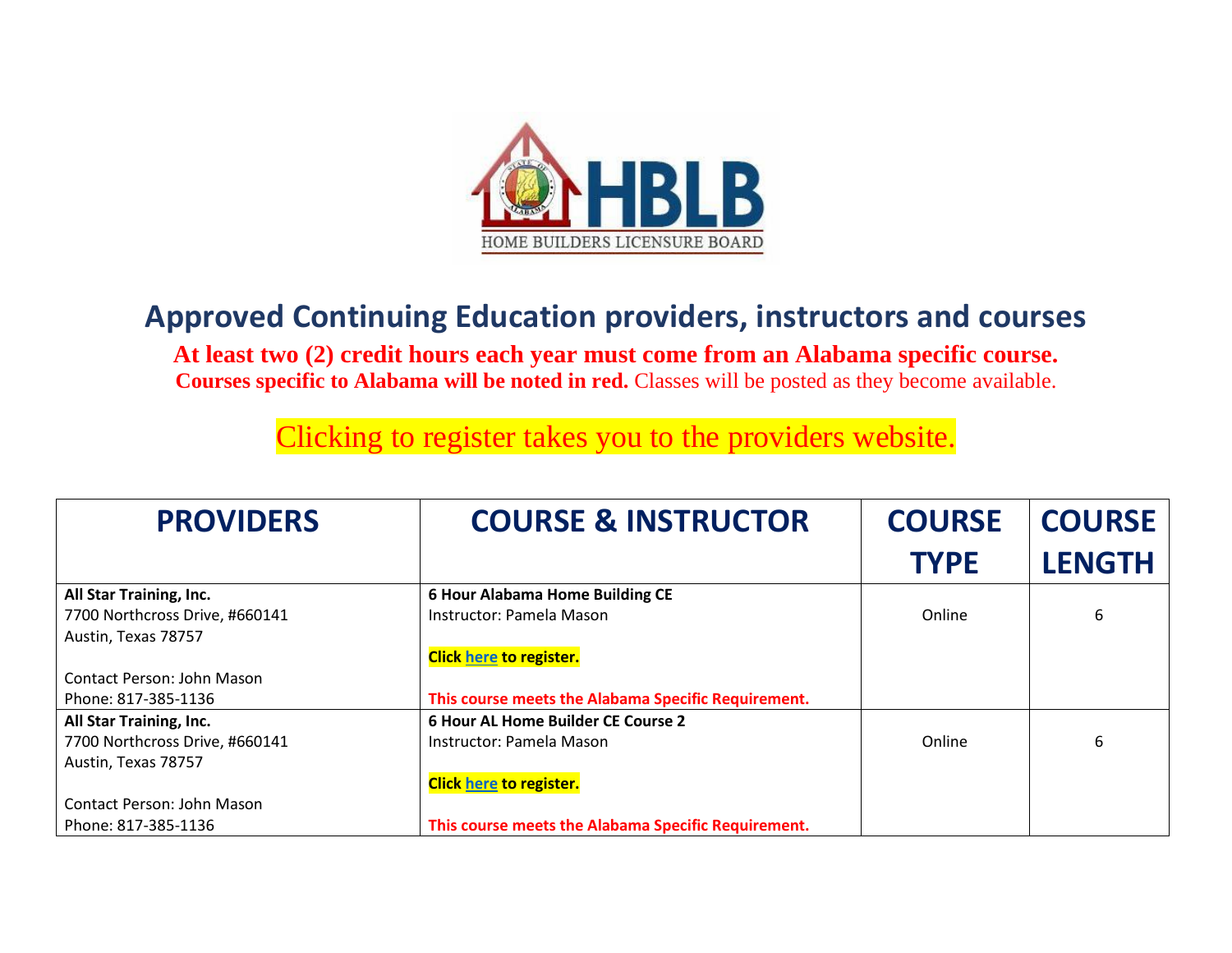| <b>Alabama Construction Training</b>     | Alabama Achievement for Continuing Ed.              |             |                |
|------------------------------------------|-----------------------------------------------------|-------------|----------------|
| 352 Ignite Drive                         | Instructor: Jason Blackwell                         | <b>Both</b> | $\overline{2}$ |
| Region, Alabama 36475                    |                                                     |             |                |
|                                          | <b>Click here to register.</b>                      |             |                |
| Contact Person: Jason Blackwell          |                                                     |             |                |
| Phone: 251-593-8484                      | This course meets the Alabama Specific Requirement. |             |                |
| <b>Alabama Construction Training</b>     | <b>Construction Achievement for Continuing Ed.</b>  |             |                |
| 352 Ignite Drive                         | Instructor: Jason Blackwell                         | <b>Both</b> | 4              |
| Region, Alabama 36475                    |                                                     |             |                |
|                                          | <b>Click here to register.</b>                      |             |                |
| <b>Contact Person: Jason Blackwell</b>   |                                                     |             |                |
| Phone: 251-593-8484                      |                                                     |             |                |
| <b>Certified Training Institute, LLC</b> | <b>Alabama Business Basics</b>                      |             |                |
| 3135 Logan Valley Road                   | Instructor: Jenny MacDowell                         | Online      | 2              |
| Traverse City, Michigan 49684            |                                                     |             |                |
|                                          | <b>Click here to register.</b>                      |             |                |
| Contact Number: 800-727-7104             |                                                     |             |                |
|                                          | This course meets the Alabama Specific Requirement. |             |                |
| <b>Certified Training Institute, LLC</b> | <b>Building Your Business Brand</b>                 |             |                |
| 3135 Logan Valley Road                   | Instructor: Dean Rose                               | Online      | 4              |
| Traverse City, Michigan 49684            |                                                     |             |                |
|                                          | <b>Click here to register.</b>                      |             |                |
| Contact Number: 800-727-7104             |                                                     |             |                |
|                                          |                                                     |             |                |
| <b>Certified Training Institute, LLC</b> | <b>Drones in Construction</b>                       |             |                |
| 3135 Logan Valley Road                   | <b>Instructor: Gregory MacMaster</b>                | Online      | 4              |
| Traverse City, Michigan 49684            |                                                     |             |                |
|                                          | <b>Click here to register.</b>                      |             |                |
| Contact Number: 800-727-7104             |                                                     |             |                |
|                                          |                                                     |             |                |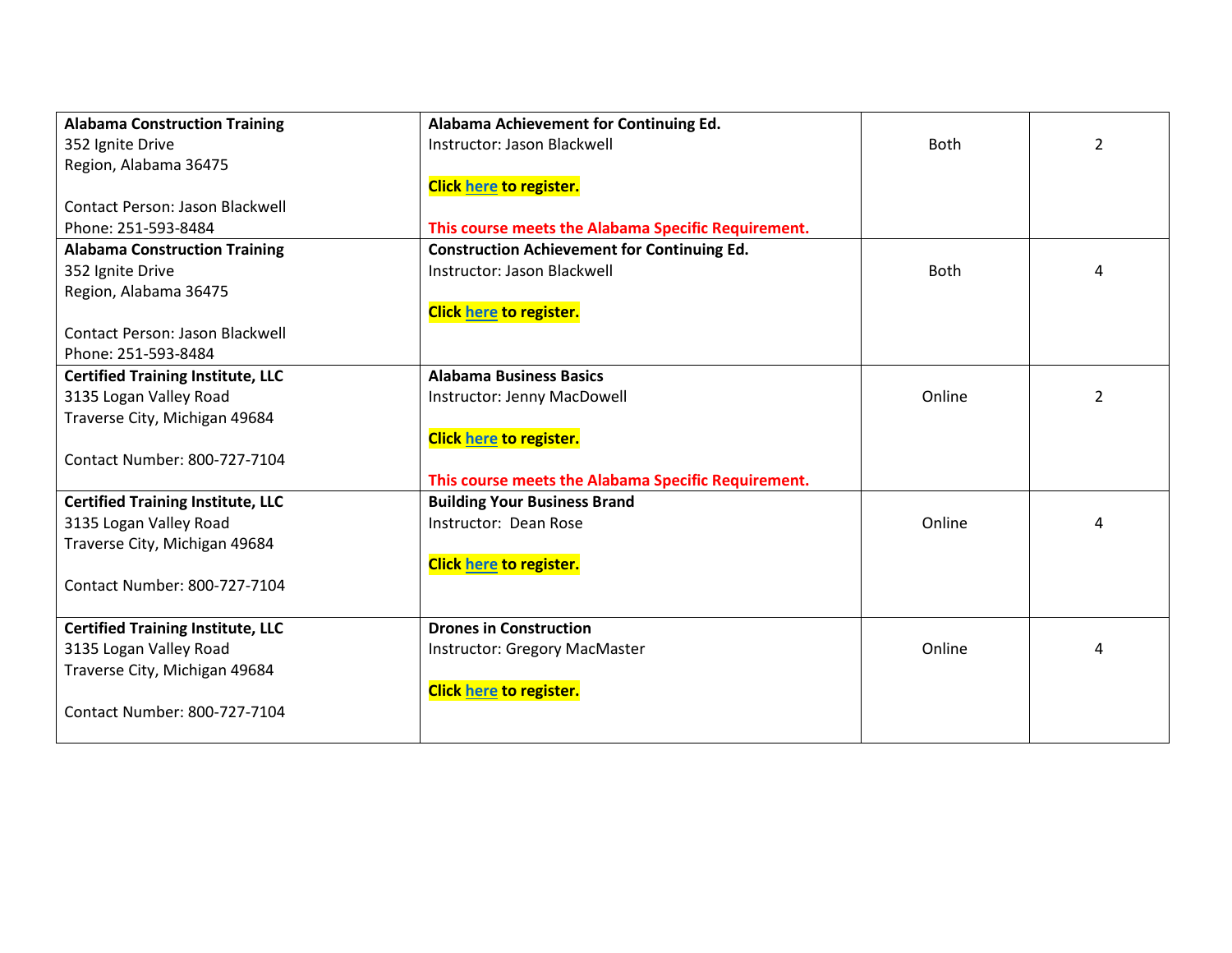| <b>Certified Training Institute, LLC</b> | <b>Enforcing the International Property Maintenance Code</b> |        |   |
|------------------------------------------|--------------------------------------------------------------|--------|---|
| 3135 Logan Valley Road                   | Instructor: Larry Rospierski                                 | Online | 4 |
| Traverse City, Michigan 49684            |                                                              |        |   |
|                                          | <b>Click here to register.</b>                               |        |   |
| Contact Number: 800-727-7104             |                                                              |        |   |
|                                          |                                                              |        |   |
| <b>Certified Training Institute, LLC</b> | <b>Foundations of Plan Reading</b>                           |        |   |
| 3135 Logan Valley Road                   | Instructor: Larry Rospierski                                 |        |   |
| Traverse City, Michigan 49684            |                                                              | Online | 4 |
|                                          | <b>Click here to register.</b>                               |        |   |
| Contact Number: 800-727-7104             |                                                              |        |   |
|                                          |                                                              |        |   |
| <b>Construction Seminars, Inc.</b>       | Alabama Law & Rules/Business Practice                        |        |   |
| <b>Construction Continuing Ed</b>        | Instructor: Wade Airheart                                    | Online | 6 |
| 4927 Prospect Avenue NE                  |                                                              |        |   |
| Albuquerque, New México 87110            | <b>Click here to register.</b>                               |        |   |
|                                          |                                                              |        |   |
| <b>Contact Person: Bob DeLahunt</b>      | This course meets the Alabama Specific Requirement.          |        |   |
| Number: 505-883-3885                     |                                                              |        |   |
| <b>Construction Seminars, Inc.</b>       | Alabama Law & Rules/IRC Code Review                          |        |   |
| <b>Construction Continuing Ed</b>        | Instructor: Wade Airheart                                    | Online | 6 |
| 4927 Prospect Avenue NE                  |                                                              |        |   |
| Albuquerque, New México 87110            | <b>Click here to register.</b>                               |        |   |
|                                          |                                                              |        |   |
| <b>Contact Person: Bob DeLahunt</b>      | This course meets the Alabama Specific Requirement.          |        |   |
| Number: 505-883-3885                     |                                                              |        |   |
|                                          |                                                              |        |   |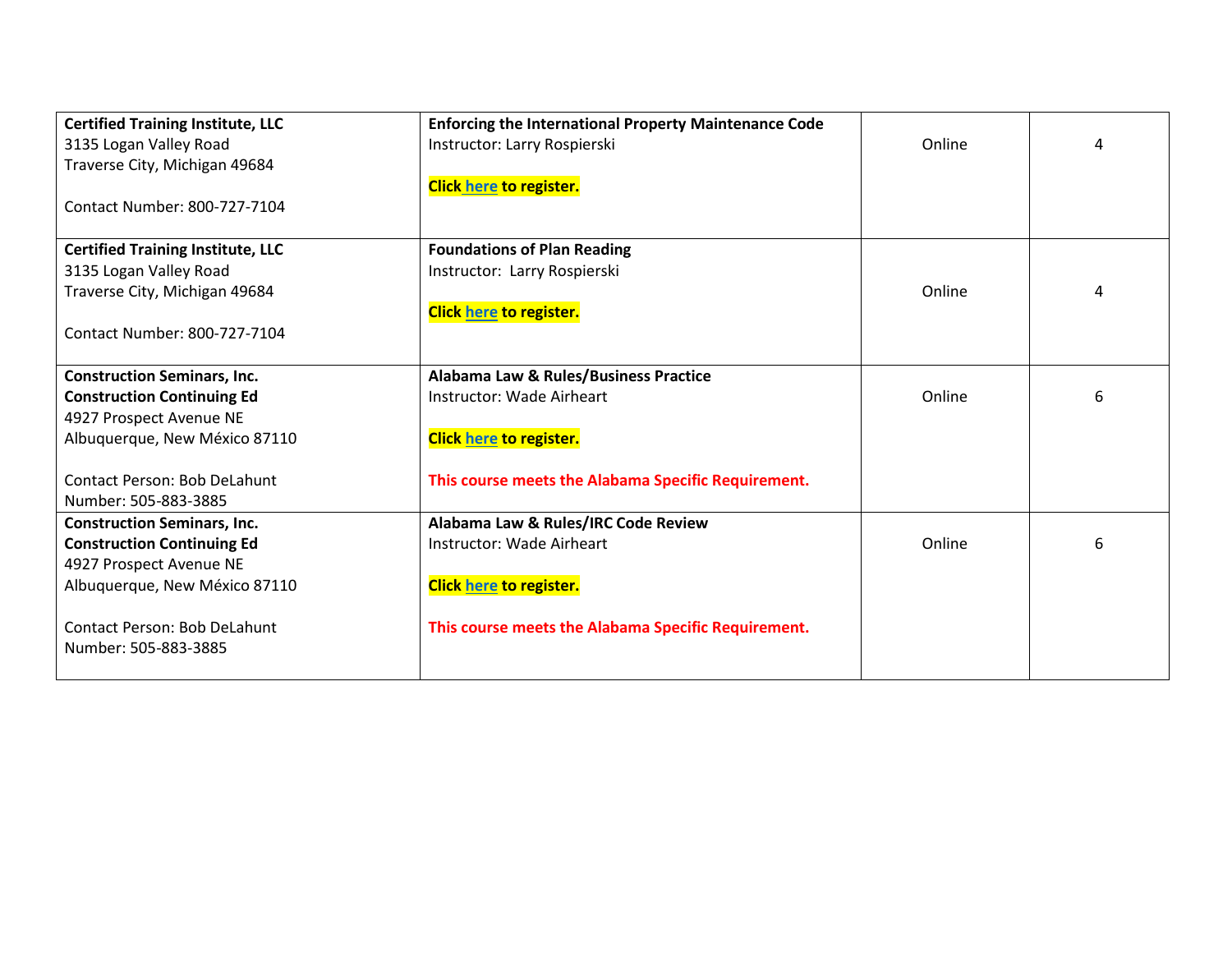| <b>Contractors Education &amp; Training</b> | <b>Alabama 6 Hour Home Builders Course</b>               |             |   |
|---------------------------------------------|----------------------------------------------------------|-------------|---|
| 20831 Plummer Drive                         | Instructor: Philip Stamatyades                           | Online      | 6 |
| Homestead, Florida 33031                    |                                                          |             |   |
|                                             | <b>Click here to register.</b>                           |             |   |
| Contract Number: 786-243-1060               |                                                          |             |   |
|                                             | This course meets the Alabama Specific Requirement.      |             |   |
|                                             |                                                          |             |   |
| <b>Energy Potential, Inc.</b>               | <b>Building Science Basics</b>                           |             |   |
| P. O. Box 714                               | Instructor: Tabetha Johnson                              | Classroom   | 1 |
| Winfield, AL 35594                          |                                                          |             |   |
|                                             | <b>Contact provider to register.</b>                     |             |   |
| Contact Person: Tabetha Johnson             |                                                          |             |   |
| Phone: 205-412-1066                         |                                                          |             |   |
|                                             |                                                          |             |   |
|                                             |                                                          |             |   |
| <b>Energy Potential, Inc.</b>               | <b>Financial Incentives relating to Energy Efficient</b> |             |   |
| P. O. Box 714                               | <b>Construction</b>                                      | <b>Both</b> | 1 |
| Winfield, AL 35594                          | Instructor: Tabetha Johnson                              |             |   |
|                                             |                                                          |             |   |
| Contact Person: Tabetha Johnson             | <b>Contact provider to register.</b>                     |             |   |
| Phone: 205-412-1066                         |                                                          |             |   |
|                                             |                                                          |             |   |
| <b>Energy Potential, Inc.</b>               | How the Energy Code Benefits You and Your Client         |             |   |
| P. O. Box 714                               | Instructor: Tabetha Johnson                              | <b>Both</b> | 3 |
| Winfield, AL 35594                          |                                                          |             |   |
|                                             | <b>Contact provider to register.</b>                     |             |   |
| Contact Person: Tabetha Johnson             |                                                          |             |   |
| Phone: 205-412-1066                         |                                                          |             |   |
|                                             | This course meets the Alabama Specific Requirement.      |             |   |
|                                             |                                                          |             |   |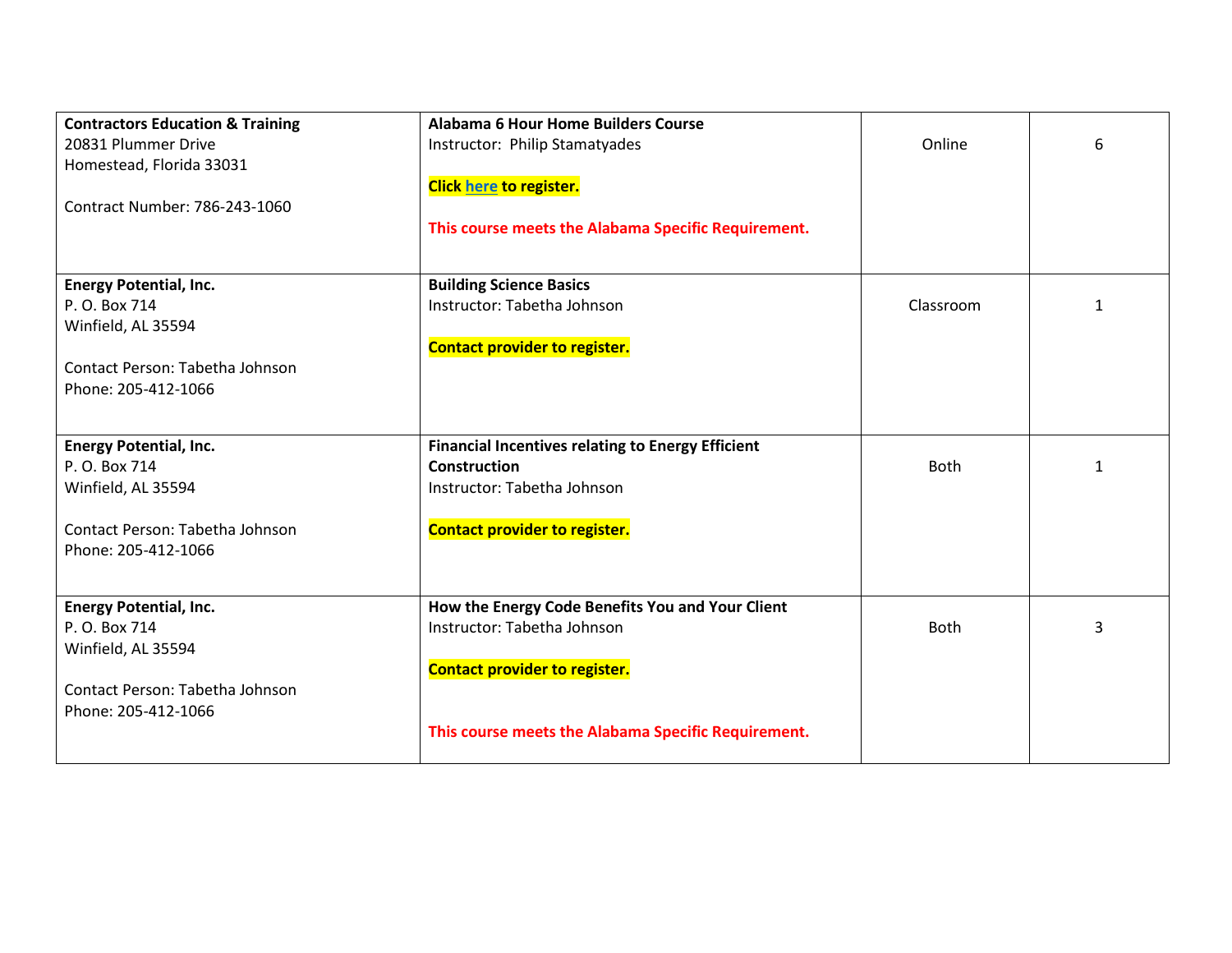| <b>Energy Potential, Inc.</b>               | <b>Performance Upgrade for Existing Homes</b>                  |             |                |
|---------------------------------------------|----------------------------------------------------------------|-------------|----------------|
| P. O. Box 714                               | Instructor: Tabetha Johnson                                    | <b>Both</b> | $\overline{2}$ |
| Winfield, AL 35594                          |                                                                |             |                |
|                                             |                                                                |             |                |
| Contact Person: Tabetha Johnson             | <b>Contact provider to register.</b>                           |             |                |
| Phone: 205-412-1066                         |                                                                |             |                |
|                                             |                                                                |             |                |
|                                             |                                                                |             |                |
| <b>Ezekiel Enterprises, LLC</b>             | <b>Six Hour Alabama Contractor Continuing Education Course</b> |             |                |
| EZ-CE                                       | <b>Instructor: Raymond Bosek</b>                               | Online      | 6              |
| 301 Mission Drive, Unit 571                 |                                                                |             |                |
| New Smyrna Beach, Florida 32170             | <b>Click here to register.</b>                                 |             |                |
|                                             |                                                                |             |                |
| Contact Number: 800-433-1487                | This course meets the Alabama Specific Requirement.            |             |                |
|                                             |                                                                |             |                |
| <b>Home Builders Association of Alabama</b> | <b>Advantages of Specifying Pre-Finished Siding Systems</b>    |             |                |
| 7515 Halcyon Summit Drive, Suite 200        | Instructor: Chad Kempter                                       | Classroom   | 1              |
| Montgomery, Alabama 36117                   |                                                                |             |                |
|                                             | <b>Click here to register.</b>                                 |             |                |
| <b>Contact Person: Louise Brown</b>         |                                                                |             |                |
| Phone: 334-834-3006                         |                                                                |             |                |
|                                             |                                                                |             |                |
| <b>Home Builders Association of Alabama</b> | <b>Alabama Contracts &amp; Law</b>                             |             |                |
|                                             |                                                                | <b>Both</b> | 3              |
| 7515 Halcyon Summit Drive, Suite 200        | Instructor: Jesse Evans                                        |             |                |
| Montgomery, Alabama 36117                   |                                                                |             |                |
|                                             | <b>Click here to register.</b>                                 |             |                |
| <b>Contact Person: Louise Brown</b>         |                                                                |             |                |
| Phone: 334-834-3006                         | This course meets the Alabama Specific Requirement.            |             |                |
|                                             |                                                                |             |                |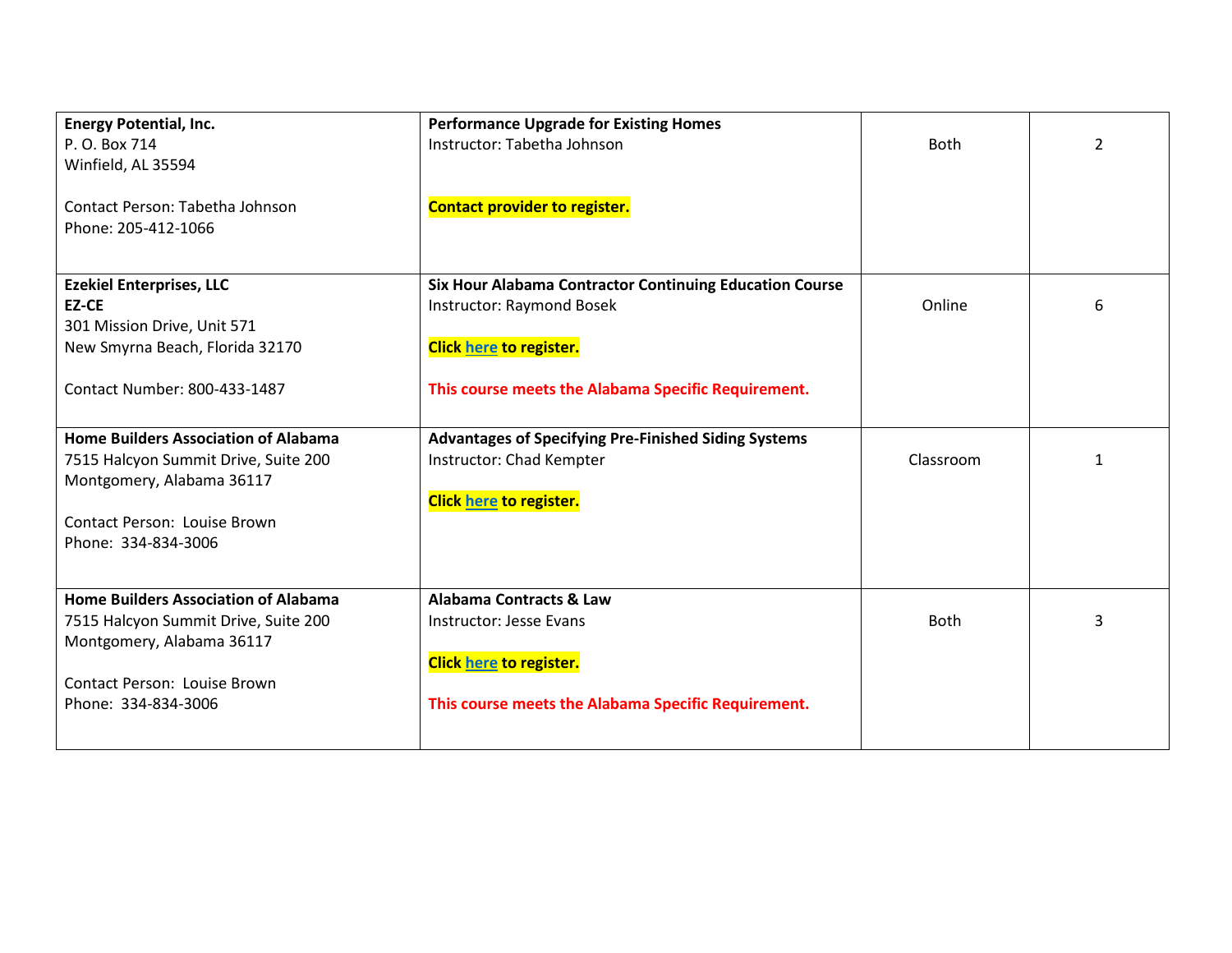| <b>Home Builders Association of Alabama</b><br>7515 Halcyon Summit Drive, Suite 200<br>Montgomery, Alabama 36117 | Alabama Home Builders Licensure Board Statutes &<br><b>Regulations</b><br>Instructor: Joe Leavens | <b>Both</b> | $\mathbf{1}$ |
|------------------------------------------------------------------------------------------------------------------|---------------------------------------------------------------------------------------------------|-------------|--------------|
| <b>Contact Person: Louise Brown</b><br>Phone: 334-834-3006                                                       | <b>Click here to register.</b>                                                                    |             |              |
|                                                                                                                  | This course meets the Alabama Specific Requirement.                                               |             |              |
| <b>Home Builders Association of Alabama</b>                                                                      | <b>Alabama Home Builder Warranties</b>                                                            |             |              |
| 7515 Halcyon Summit Drive, Suite 200                                                                             | Instructor: Jesse Evans                                                                           | <b>Both</b> | 1            |
| Montgomery, Alabama 36117                                                                                        | <b>Click here to register.</b>                                                                    |             |              |
| <b>Contact Person: Louise Brown</b>                                                                              |                                                                                                   |             |              |
| Phone: 334-834-3006                                                                                              | This course meets the Alabama Specific Requirement.                                               |             |              |
|                                                                                                                  |                                                                                                   |             |              |
|                                                                                                                  |                                                                                                   |             |              |
| <b>Home Builders Association of Alabama</b>                                                                      | Alabama Energy Code I: Energy Efficiency                                                          |             |              |
| 7515 Halcyon Summit Drive, Suite 200<br>Montgomery, Alabama 36117                                                | Instructor: Bret Warren and C Brown                                                               | <b>Both</b> | 2            |
|                                                                                                                  | <b>Click here to register.</b>                                                                    |             |              |
| <b>Contact Person: Louise Brown</b>                                                                              |                                                                                                   |             |              |
| Phone: 334-834-3006                                                                                              | This course meets the Alabama specific requirement.                                               |             |              |
| <b>Home Builders Association of Alabama</b>                                                                      | Alabama Energy Code II: Moisture Basics                                                           |             |              |
| 7515 Halcyon Summit Drive, Suite 200                                                                             | Instructor: Bret Warren                                                                           | <b>Both</b> | 2            |
| Montgomery, Alabama 36117                                                                                        |                                                                                                   |             |              |
| <b>Contact Person: Louise Brown</b>                                                                              | <b>Click here to register.</b>                                                                    |             |              |
| Phone: 334-834-3006                                                                                              | This course meets the Alabama specific requirement.                                               |             |              |
|                                                                                                                  |                                                                                                   |             |              |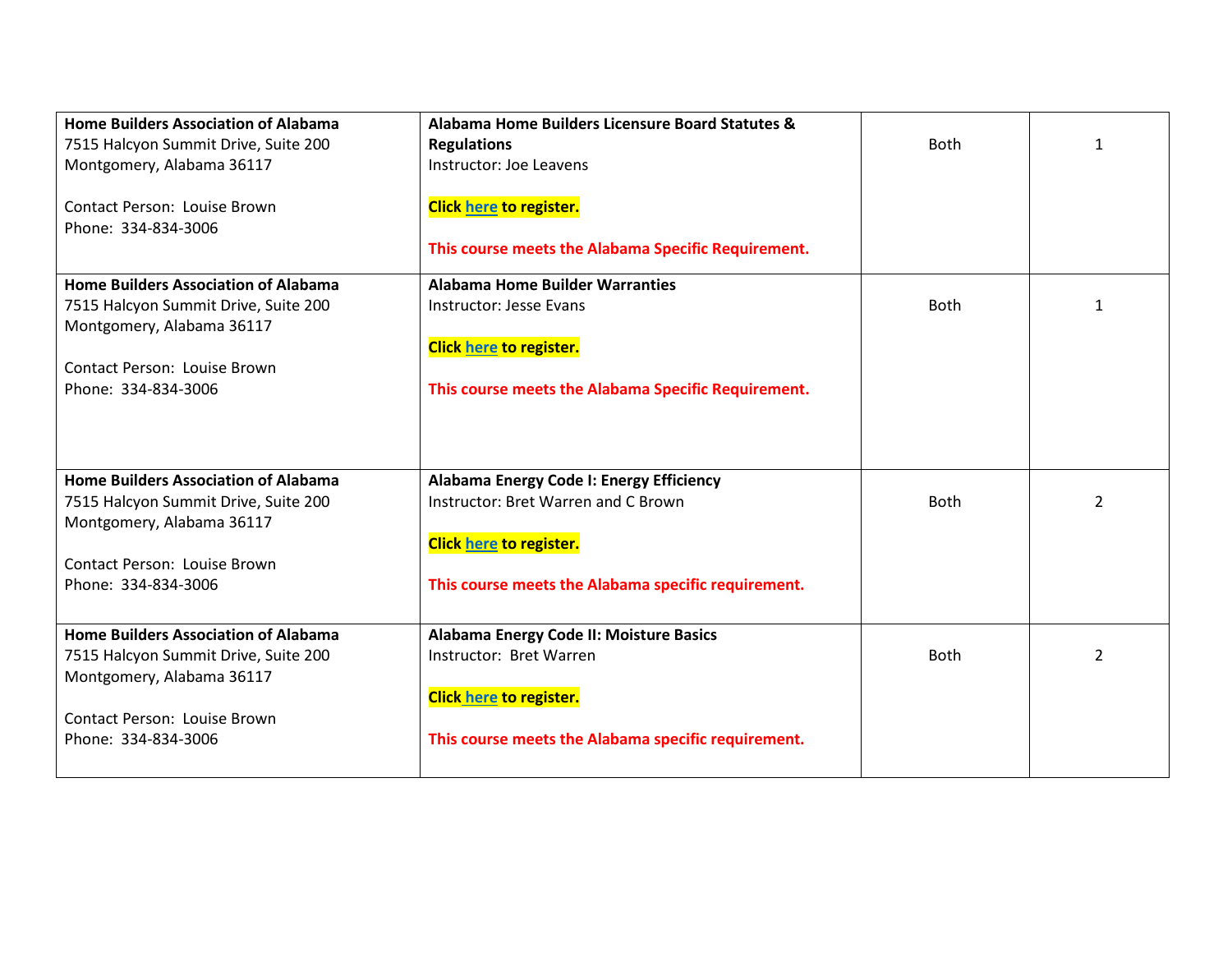| <b>Home Builders Association of Alabama</b> | Arbitration: How Do You Choose? When Do You Use?    |           |   |
|---------------------------------------------|-----------------------------------------------------|-----------|---|
| 7515 Halcyon Summit Drive, Suite 200        | Instructor: Tom Gotschall                           | Classroom | 3 |
| Montgomery, Alabama 36117                   |                                                     |           |   |
|                                             | <b>Click here to register.</b>                      |           |   |
| Contact Person: Louise Brown                |                                                     |           |   |
| Phone: 334-834-3006                         |                                                     |           |   |
|                                             |                                                     |           |   |
| <b>Home Builders Association of Alabama</b> | <b>Basic Project Management</b>                     |           |   |
| 7515 Halcyon Summit Drive, Suite 200        | Instructor: Lawrence Rospierski                     | Online    | 4 |
| Montgomery, Alabama 36117                   |                                                     |           |   |
|                                             |                                                     |           |   |
| <b>Contact Person: Louise Brown</b>         | <b>Click here to register.</b>                      |           |   |
| Phone: 334-834-3006                         |                                                     |           |   |
|                                             |                                                     |           |   |
| <b>Home Builders Association of Alabama</b> | <b>Business Basics for Builders</b>                 |           |   |
| 7515 Halcyon Summit Drive, Suite 200        | Instructor: Tom Cooper                              | Online    | 1 |
| Montgomery, Alabama 36117                   |                                                     |           |   |
|                                             | <b>Click here to register.</b>                      |           |   |
| <b>Contact Person: Louise Brown</b>         |                                                     |           |   |
| Phone: 334-834-3006                         |                                                     |           |   |
|                                             |                                                     |           |   |
| <b>Home Builders Association of Alabama</b> | <b>Business Organization and the HBLB Law</b>       |           |   |
| 7515 Halcyon Summit Drive, Suite 200        | Instructor: Joe Leavens                             | Classroom | 1 |
| Montgomery, Alabama 36117                   |                                                     |           |   |
|                                             | <b>Click here to register.</b>                      |           |   |
| <b>Contact Person: Louise Brown</b>         |                                                     |           |   |
| Phone: 334-834-3006                         | This course meets the Alabama specific requirement. |           |   |
|                                             |                                                     |           |   |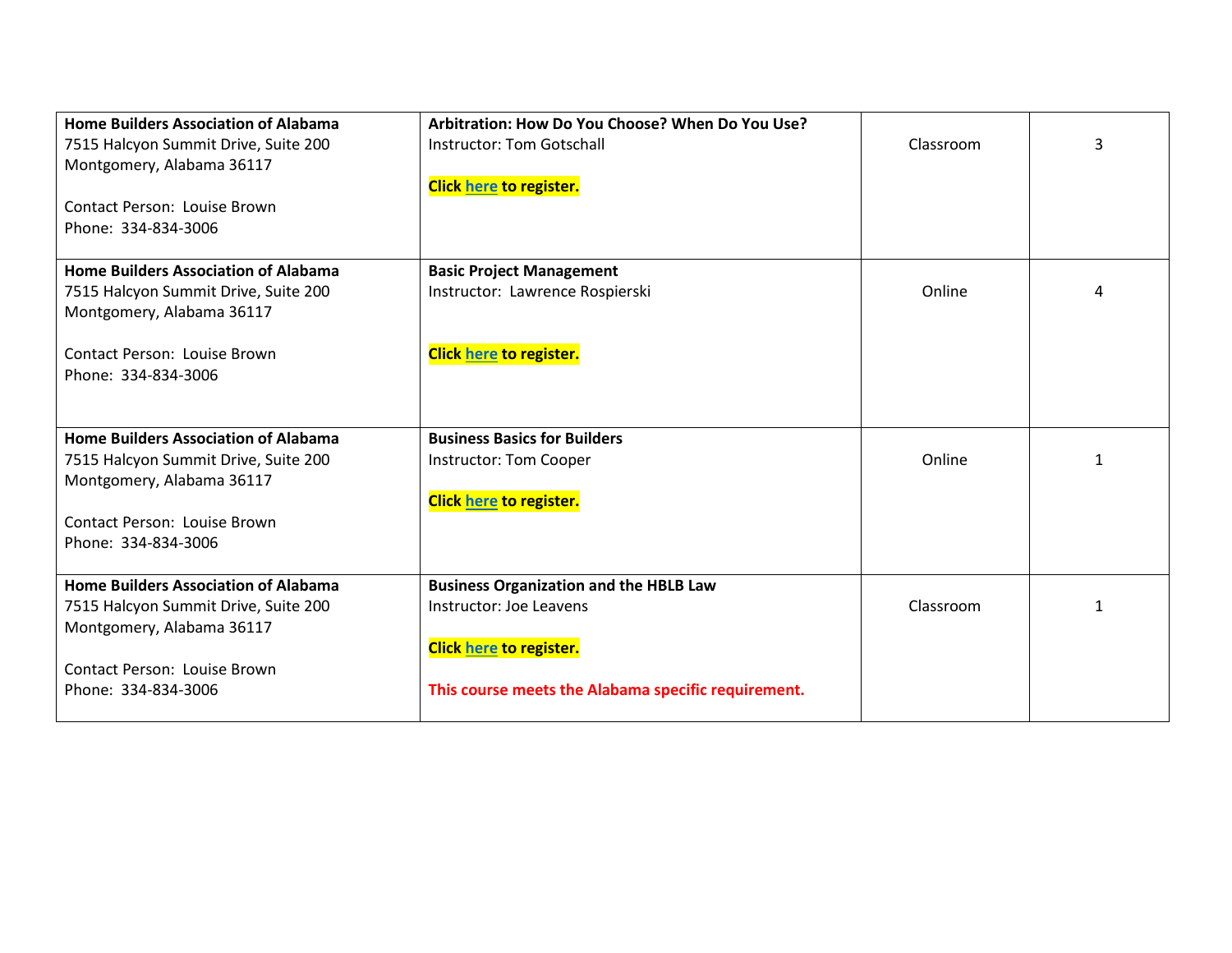| <b>Home Builders Association of Alabama</b><br>7515 Halcyon Summit Drive, Suite 200 | <b>Financial Responsibilities for Alabama Builders</b><br>Instructor: Kyle Simpler or Rebeca Graham | Online      | 1            |
|-------------------------------------------------------------------------------------|-----------------------------------------------------------------------------------------------------|-------------|--------------|
| Montgomery, Alabama 36117                                                           |                                                                                                     |             |              |
|                                                                                     | <b>Click here to register.</b>                                                                      |             |              |
| Contact Person: Louise Brown<br>Phone: 334-834-3006                                 | This course meets the Alabama specific requirement.                                                 |             |              |
|                                                                                     |                                                                                                     |             |              |
|                                                                                     |                                                                                                     |             |              |
| <b>Home Builders Association of Alabama</b>                                         | <b>Foundations &amp; Framing</b>                                                                    |             |              |
| 7515 Halcyon Summit Drive, Suite 200                                                | Instructor: Tom Cooper                                                                              | Online      | 1            |
| Montgomery, Alabama 36117                                                           | <b>Click here to register.</b>                                                                      |             |              |
| <b>Contact Person: Louise Brown</b>                                                 |                                                                                                     |             |              |
| Phone: 334-834-3006                                                                 |                                                                                                     |             |              |
|                                                                                     |                                                                                                     |             |              |
| <b>Home Builders Association of Alabama</b>                                         | <b>HBAA Safety Essentials</b>                                                                       |             |              |
| 7515 Halcyon Summit Drive, Suite 200                                                | Instructor: Ray Gironda, David Batson, Jake Markris, Michael                                        | Online      | 1            |
| Montgomery, Alabama 36117                                                           | Massey, and Andrew McDonald                                                                         | Classroom   | 2            |
| <b>Contact Person: Louise Brown</b>                                                 | <b>Click here to register.</b>                                                                      |             |              |
| Phone: 334-834-3006                                                                 |                                                                                                     |             |              |
|                                                                                     | This course meets the Alabama Specific requirement.                                                 |             |              |
|                                                                                     |                                                                                                     |             |              |
| <b>Home Builders Association of Alabama</b>                                         | <b>HBAA Roofing Safety</b>                                                                          |             |              |
| 7515 Halcyon Summit Drive, Suite 200                                                | Instructor: Ray Gironda, David Batson, Jake Markris, Michael                                        | <b>Both</b> | $\mathbf{1}$ |
| Montgomery, Alabama 36117                                                           | Massey, and Andrew McDonald                                                                         |             |              |
| <b>Contact Person: Louise Brown</b>                                                 | <b>Click here to register.</b>                                                                      |             |              |
| Phone: 334-834-3006                                                                 |                                                                                                     |             |              |
|                                                                                     | This course meets the Alabama Specific Requirement.                                                 |             |              |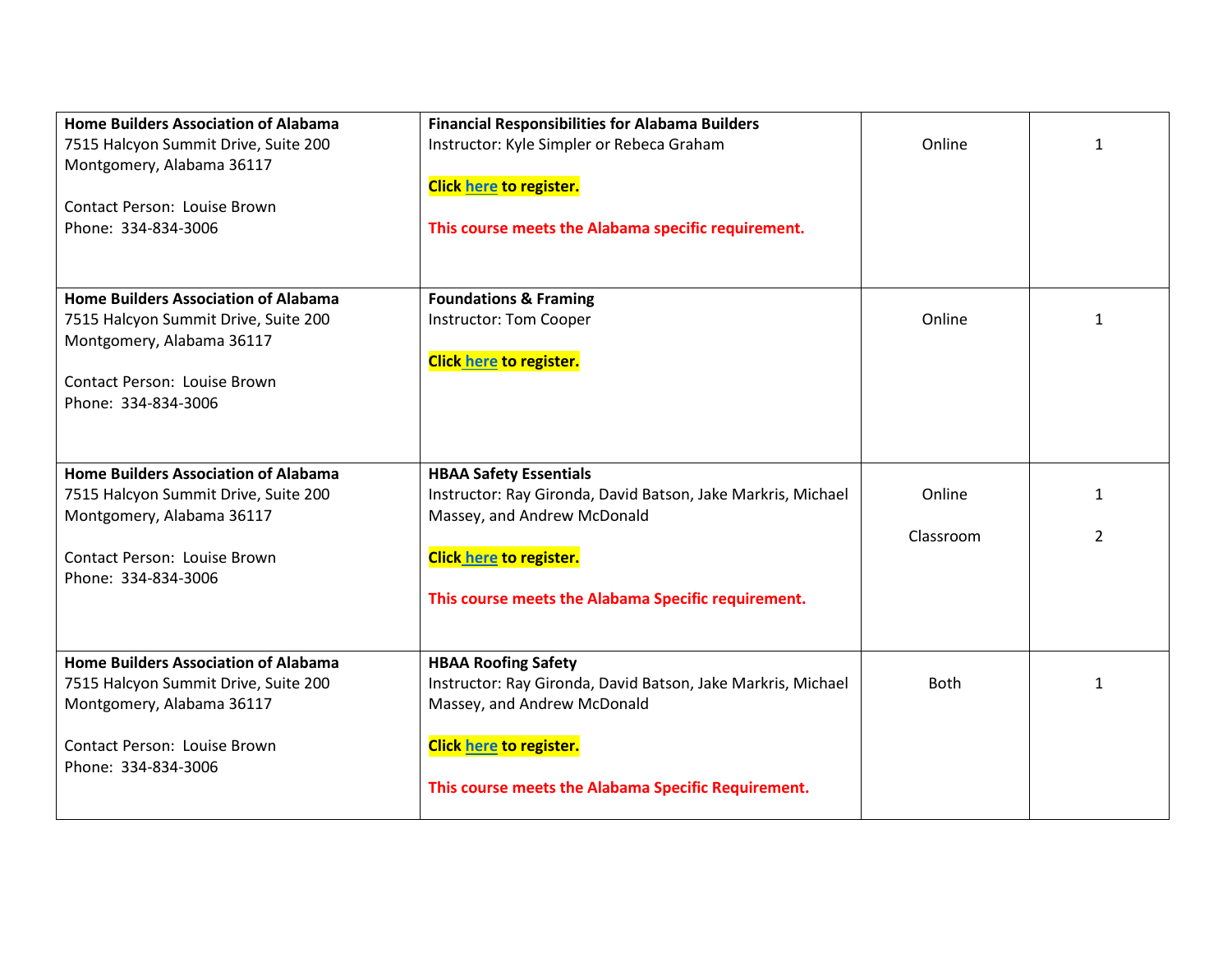| <b>Home Builders Association of Alabama</b> | Lead Safety for Renovation, Repair and Painting - CE    |           |   |
|---------------------------------------------|---------------------------------------------------------|-----------|---|
| 7515 Halcyon Summit Drive, Suite 200        | <b>Instructor: David Batson</b>                         | Classroom | 4 |
| Montgomery, Alabama 36117                   |                                                         |           |   |
|                                             | Click here to request registration information.         |           |   |
| <b>Contact Person: Louise Brown</b>         |                                                         |           |   |
| Phone: 334-834-3006                         | This course meets the Alabama Specific Requirement.     |           |   |
|                                             |                                                         |           |   |
| <b>Home Builders Association of Alabama</b> | Lead Safety for Renovation, Repair and Painting-Initial |           |   |
| 7515 Halcyon Summit Drive, Suite 200        | <b>Instructor: David Batson</b>                         | Classroom | 8 |
| Montgomery, Alabama 36117                   |                                                         |           |   |
|                                             | <b>Click here to register.</b>                          |           |   |
| Contact Person: Louise Brown                |                                                         |           |   |
| Phone: 334-834-3006                         | This course meets the Alabama Specific Requirement.     |           |   |
|                                             |                                                         |           |   |
| <b>Home Builders Association of Alabama</b> | <b>Marketing for Building Contractors</b>               |           |   |
| 7515 Halcyon Summit Drive, Suite 200        | Instructor: Dean Rose                                   | Online    | 3 |
| Montgomery, Alabama 36117                   |                                                         |           |   |
|                                             | <b>Click here to register.</b>                          |           |   |
| <b>Contact Person: Louise Brown</b>         |                                                         |           |   |
| Phone: 334-834-3006                         |                                                         |           |   |
| <b>Home Builders Association of Alabama</b> | <b>Prefinished Siding Systems</b>                       |           |   |
| 7515 Halcyon Summit Drive, Suite 200        | Instructor: Chad Kempfer                                | Classroom | 1 |
| Montgomery, Alabama 36117                   |                                                         |           |   |
|                                             | <b>Click here to register.</b>                          |           |   |
| Contact Person: Louise Brown                |                                                         |           |   |
| Phone: 334-834-3006                         |                                                         |           |   |
| <b>Home Builders Association of Alabama</b> | <b>Qualified Credentialed Inspector-CE</b>              |           |   |
| 7515 Halcyon Summit Drive, Suite 200        | Instructor: Steve Newton                                | Both      | 4 |
| Montgomery, Alabama 36117                   |                                                         |           |   |
|                                             | <b>Click here to register.</b>                          |           |   |
| <b>Contact Person: Louise Brown</b>         |                                                         |           |   |
| Phone: 334-834-3006                         | This course meets the Alabama Specific Requirement.     |           |   |
|                                             |                                                         |           |   |
|                                             |                                                         |           |   |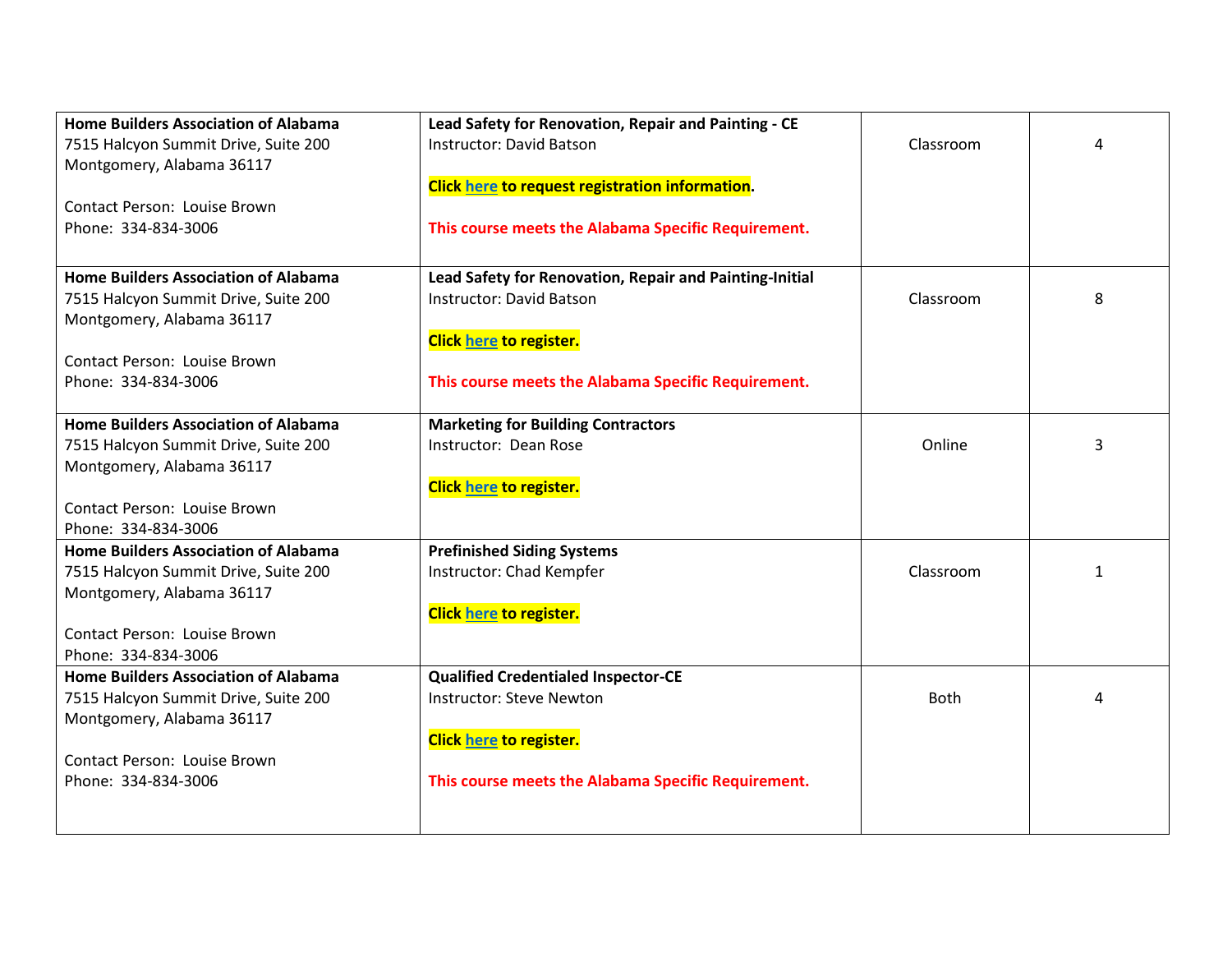| <b>Home Builders Association of Alabama</b>                       | <b>Qualified Credentialed Inspector-Initial</b>          |           |   |
|-------------------------------------------------------------------|----------------------------------------------------------|-----------|---|
| 7515 Halcyon Summit Drive, Suite 200<br>Montgomery, Alabama 36117 | <b>Instructor: Steve Newton</b>                          | Classroom | 8 |
|                                                                   | <b>Click here to register.</b>                           |           |   |
| <b>Contact Person: Louise Brown</b>                               |                                                          |           |   |
| Phone: 334-834-3006                                               | This course meets the Alabama Specific Requirement.      |           |   |
|                                                                   |                                                          |           |   |
| <b>Home Builders Association of Alabama</b>                       | <b>Regulatory &amp; Risk Management: Avoiding Common</b> |           |   |
| 7515 Halcyon Summit Drive, Suite 200                              | <b>Violations</b>                                        | Classroom | 1 |
| Montgomery, Alabama 36117                                         | Instructor: Joe Leavens                                  |           |   |
|                                                                   |                                                          |           |   |
| Contact Person: Louise Brown                                      | <b>Click here to register.</b>                           |           |   |
| Phone: 334-834-3006                                               |                                                          |           |   |
|                                                                   | This course meets the Alabama Specific Requirement.      |           |   |
| <b>Home Builders Association of Alabama</b>                       | <b>Residential Construction Performance Guidelines</b>   |           |   |
| 7515 Halcyon Summit Drive, Suite 200                              | <b>Instructor: Tom Gotchall</b>                          | Classroom | 3 |
| Montgomery, Alabama 36117                                         |                                                          |           |   |
|                                                                   | <b>Click here to register.</b>                           |           |   |
| <b>Contact Person: Louise Brown</b>                               |                                                          |           |   |
| Phone: 334-834-3006                                               |                                                          |           |   |
|                                                                   |                                                          |           |   |
| <b>Home Builders Association of Alabama</b>                       | Risk Management: Protect Your Business & Good Name       |           |   |
| 7515 Halcyon Summit Drive, Suite 200                              | Instructor: Todd Johnson                                 | Classroom |   |
| Montgomery, Alabama 36117                                         |                                                          |           |   |
|                                                                   | <b>Click here to register.</b>                           |           |   |
| Contact Person: Louise Brown                                      |                                                          |           |   |
| Phone: 334-834-3006                                               | This course meets the Alabama Specific Requirement.      |           |   |
|                                                                   |                                                          |           |   |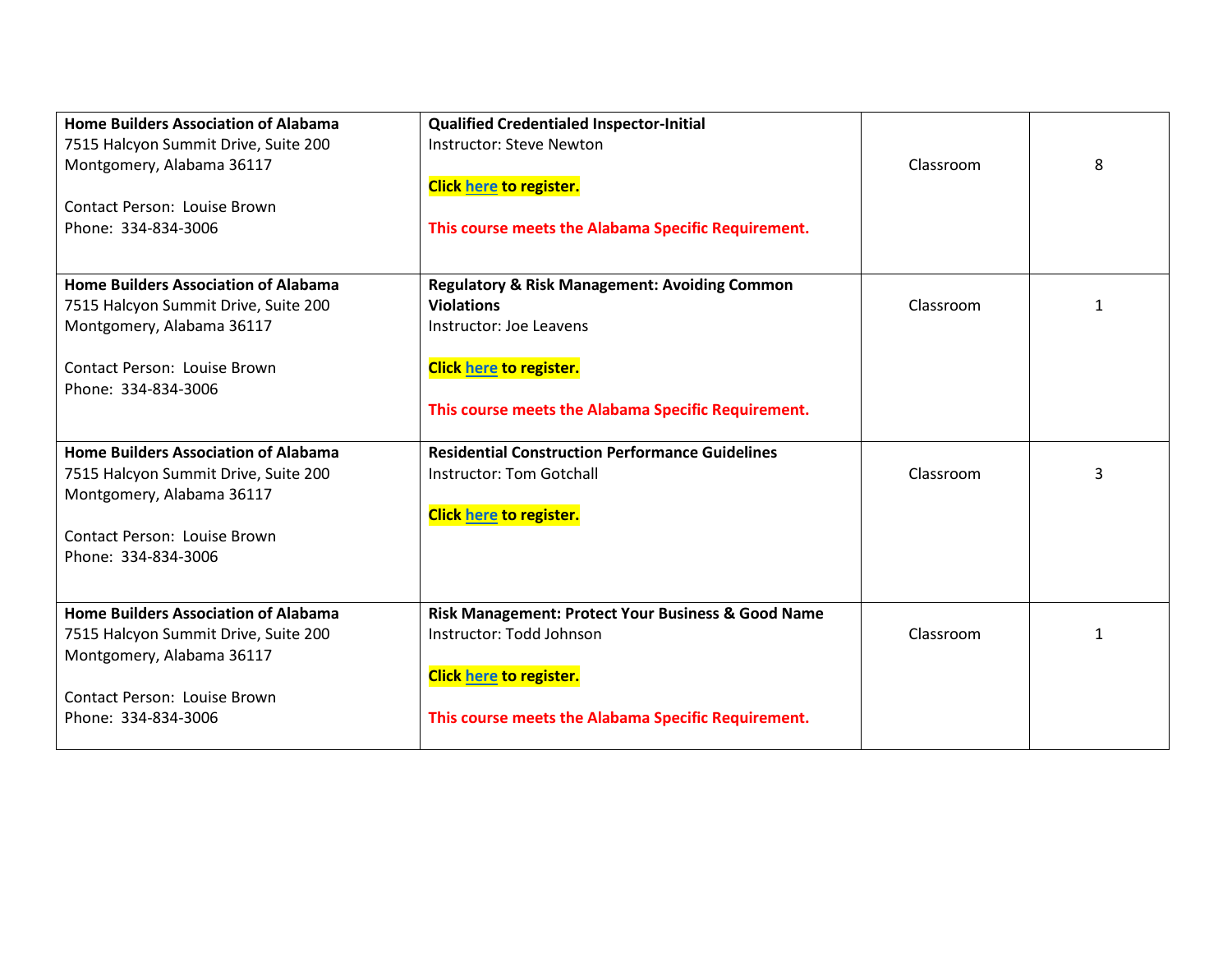| <b>Home Builders Association of Alabama</b> |                                                                   |           |   |
|---------------------------------------------|-------------------------------------------------------------------|-----------|---|
|                                             | Safety 6                                                          |           |   |
| 7515 Halcyon Summit Drive, Suite 200        | Instructors: Ray Gironda, David Batson, Jake Markris,             | Classroom | 6 |
| Montgomery, Alabama 36117                   | Michael Massey, and Andrew McDonald                               |           |   |
|                                             |                                                                   |           |   |
| <b>Contact Person: Louise Brown</b>         | <b>Click here to register.</b>                                    |           |   |
| Phone: 334-834-3006                         |                                                                   |           |   |
|                                             |                                                                   |           |   |
|                                             | This course meets the Alabama Specific Requirement.               |           |   |
| <b>Home Builders Association of Alabama</b> | <b>Simple Numbers Pricing Strategy &amp; Inflation Management</b> |           |   |
| 7515 Halcyon Summit Drive, Suite 200        | <b>Instructor: Gregory Crabtree</b>                               | Classroom | 2 |
| Montgomery, Alabama 36117                   |                                                                   |           |   |
|                                             | Click here to register.                                           |           |   |
|                                             |                                                                   |           |   |
| <b>Contact Person: Louise Brown</b>         |                                                                   |           |   |
| Phone: 334-834-3006                         |                                                                   |           |   |
|                                             |                                                                   |           |   |
| <b>Home Builders Association of Alabama</b> | <b>Simple Numbers Profitability Playbook for Contractors</b>      |           |   |
| 7515 Halcyon Summit Drive, Suite 200        | Instructor: Gregory Crabtree                                      | Classroom | 2 |
|                                             |                                                                   |           |   |
| Montgomery, Alabama 36117                   |                                                                   |           |   |
|                                             | <b>Click here to register.</b>                                    |           |   |
| Contact Person: Louise Brown                |                                                                   |           |   |
| Phone: 334-834-3006                         |                                                                   |           |   |
|                                             |                                                                   |           |   |
| <b>Home Builders Association of Alabama</b> | <b>Site Preparation</b>                                           |           |   |
| 7515 Halcyon Summit Drive, Suite 200        | Instructor: Tom Cooper                                            | Online    |   |
|                                             |                                                                   |           |   |
| Montgomery, Alabama 36117                   |                                                                   |           |   |
|                                             | <b>Click here to register.</b>                                    |           |   |
| <b>Contact Person: Louise Brown</b>         |                                                                   |           |   |
| Phone: 334-834-3006                         |                                                                   |           |   |
|                                             |                                                                   |           |   |
|                                             |                                                                   |           |   |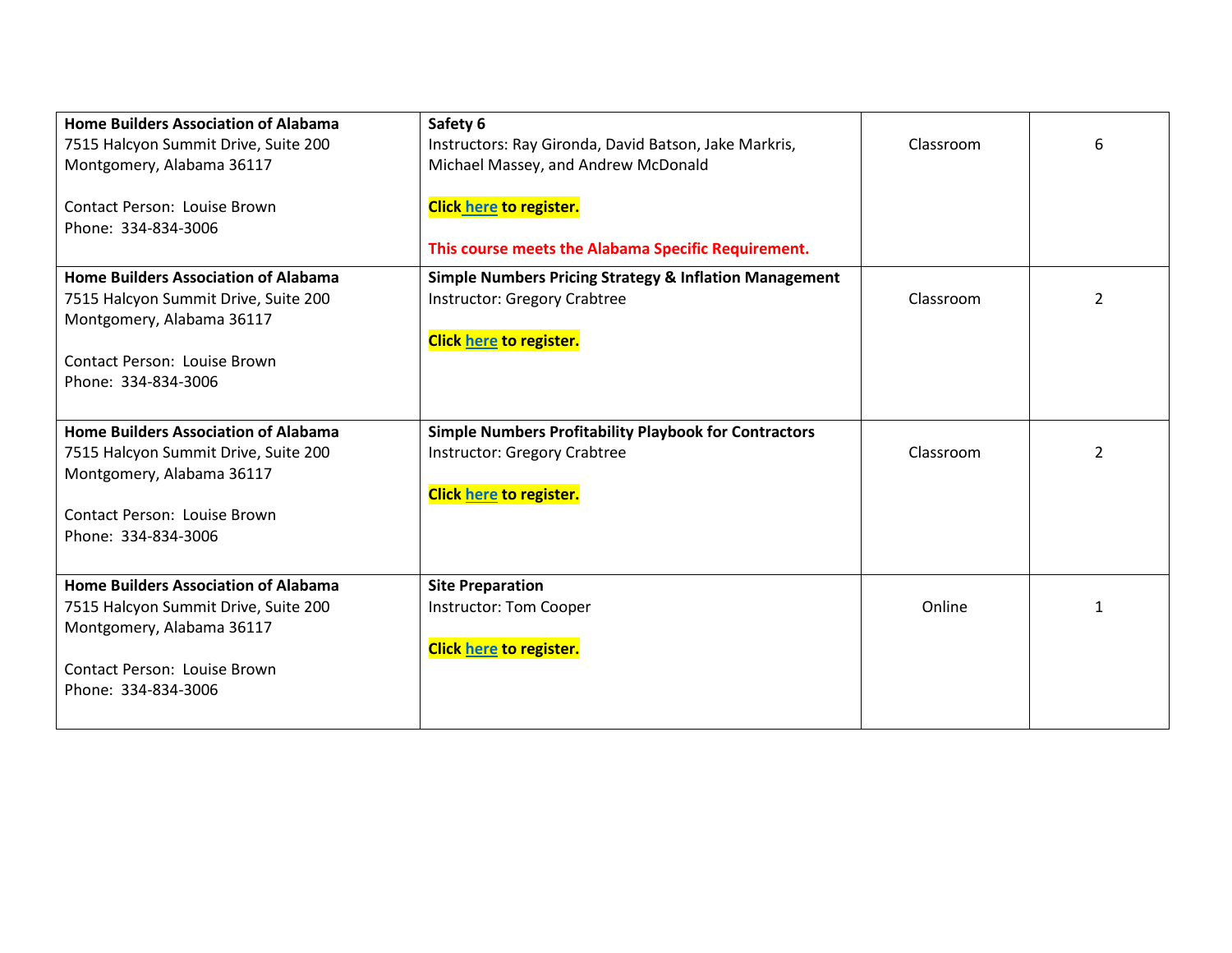| <b>Home Builders Association of Alabama</b> | <b>Social Media Marketing for the Construction Trade</b> |           |   |
|---------------------------------------------|----------------------------------------------------------|-----------|---|
| 7515 Halcyon Summit Drive, Suite 200        | Instructor: Josh Francis                                 | Online    | 1 |
| Montgomery, Alabama 36117                   |                                                          |           |   |
|                                             |                                                          |           |   |
| Contact Person: Louise Brown                | <b>Click here to register.</b>                           |           |   |
| Phone: 334-834-3006                         |                                                          |           |   |
|                                             |                                                          |           |   |
|                                             |                                                          |           |   |
| <b>Home Builders Association of Alabama</b> | Taming the Crazy Client: Practical Lessons in Alabama    |           |   |
| 7515 Halcyon Summit Drive, Suite 200        | <b>Contact Law</b>                                       | Classroom | 2 |
| Montgomery, Alabama 36117                   | Instructor: Joe Leavans                                  |           |   |
|                                             |                                                          |           |   |
| <b>Contact Person: Louise Brown</b>         | <b>Click here to register.</b>                           |           |   |
| Phone: 334-834-3006                         |                                                          |           |   |
|                                             | This course meets the Alabama Specific Requirement.      |           |   |
|                                             |                                                          |           |   |
|                                             |                                                          |           |   |
| <b>Home Builders Association of Alabama</b> | <b>The Cost Approach</b>                                 |           |   |
| 7515 Halcyon Summit Drive, Suite 200        | Instructor: Melissa Bond                                 | Classroom | 4 |
| Montgomery, Alabama 36117                   |                                                          |           |   |
|                                             | <b>Click here to register.</b>                           |           |   |
| <b>Contact Person: Louise Brown</b>         |                                                          |           |   |
| Phone: 334-834-3006                         |                                                          |           |   |
|                                             |                                                          |           |   |
| <b>Home Builders Association of Alabama</b> | <b>The Customer Experience</b>                           |           |   |
| 7515 Halcyon Summit Drive, Suite 200        | Instructor: Michael LaCorgne                             | Classroom | 2 |
| Montgomery, Alabama 36117                   |                                                          |           |   |
|                                             | <b>Click here to register.</b>                           |           |   |
| <b>Contact Person: Louise Brown</b>         |                                                          |           |   |
| Phone: 334-834-3006                         |                                                          |           |   |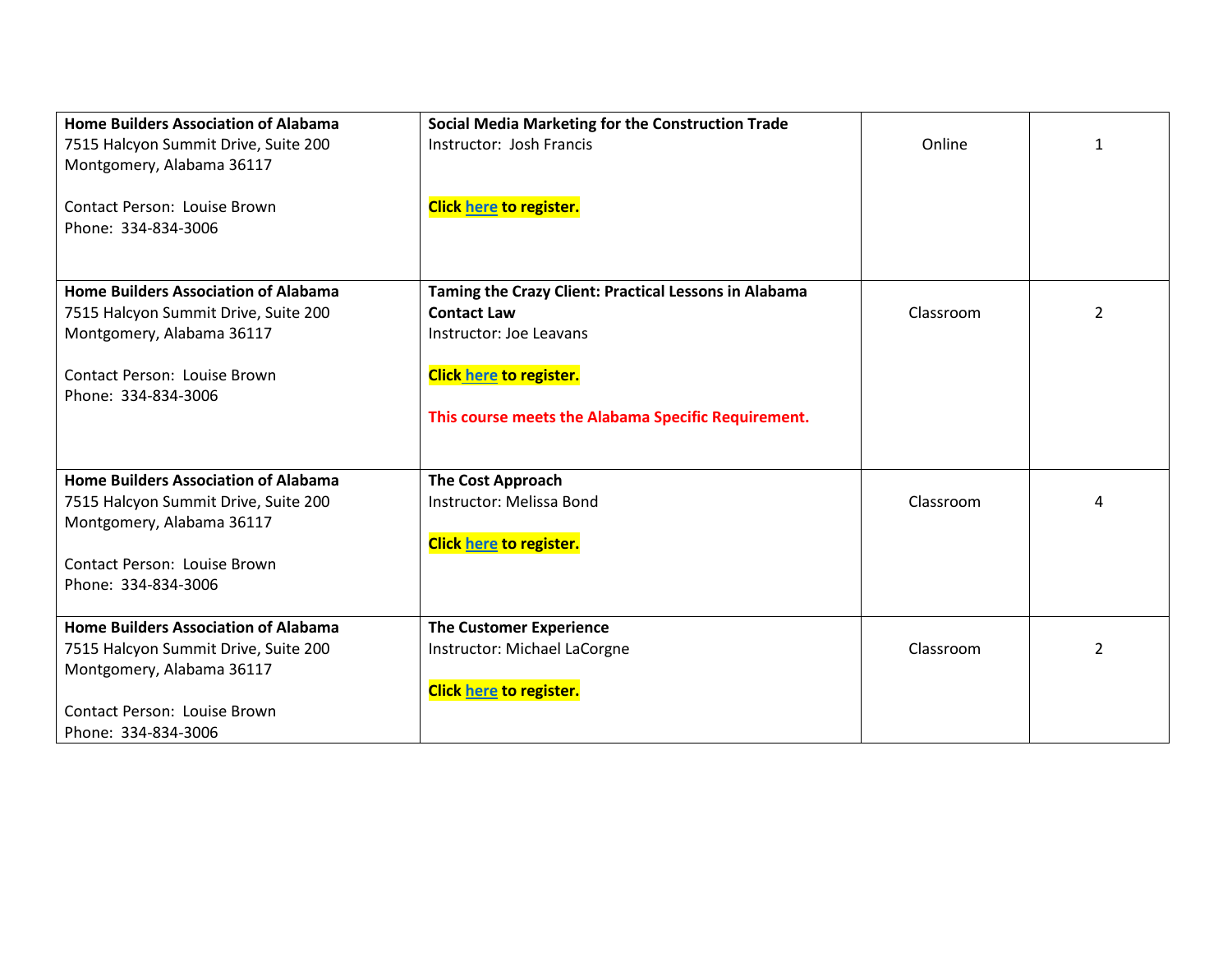| <b>IBHS Fortified</b>                  | FORTIFIED Wise Training-High Wind & Hail            |        |                |
|----------------------------------------|-----------------------------------------------------|--------|----------------|
| 4775 E. Fomer Avenue                   | <b>Instructor: Alex Cary</b>                        | Online | $\overline{2}$ |
| Tampa, FL                              |                                                     |        |                |
|                                        | Click here to register.                             |        |                |
| <b>Contact Person: Alex Cary</b>       |                                                     |        |                |
| Phone: 813-286-3400                    |                                                     |        |                |
| <b>IBHS Fortified</b>                  | <b>FORTIFIED Wise Training-Hurricane</b>            |        |                |
| 4775 E. Fomer Avenue                   | Instructor: Alex Cary                               | Online | $\overline{2}$ |
| Tampa, FL                              |                                                     |        |                |
|                                        | <b>Click here to register.</b>                      |        |                |
| Contact Person: Alex Cary              |                                                     |        |                |
| Phone: 813-286-3400                    |                                                     |        |                |
| <b>InterNACHI</b>                      | How to Perform Residential Electrical Inspections   |        |                |
| 4635 Nautilus Court South Site C       | Instructor: Ben Gromicko                            | Online | 4              |
| Boulder, Colorado 80301                |                                                     |        |                |
|                                        | <b>Click here to register.</b>                      |        |                |
| Contact Person: Ben Gromicko           |                                                     |        |                |
| Phone: 720-735-7125                    |                                                     |        |                |
|                                        |                                                     |        |                |
| <b>RocketCert</b>                      | Alabama Home Builders 2 Hour CE Webinar             |        |                |
| 9111 Cross Park Drive, Bldg D, Ste 244 | Instructor: Tom Dorsey                              | Online | $\overline{2}$ |
| Knoxville, TN 37865                    |                                                     |        |                |
|                                        | <b>Click here to register.</b>                      |        |                |
| <b>Contact Person: Tom Dorsey</b>      |                                                     |        |                |
| Phone: 800-495-6612                    | This course meets the Alabama Specific Requirement. |        |                |
|                                        |                                                     |        |                |
| <b>RocketCert</b>                      | Alabama Home Builders 4 Hour CE Course              |        |                |
| 9111 Cross Park Drive, Bldg D, Ste 244 | <b>Instructor: Tom Dorsey</b>                       | Online | Δ              |
| Knoxville, TN 37865                    |                                                     |        |                |
|                                        | <b>Click here to register.</b>                      |        |                |
| <b>Contact Person: Tom Dorsey</b>      |                                                     |        |                |
| Phone: 800-495-6612                    |                                                     |        |                |
|                                        |                                                     |        |                |
|                                        |                                                     |        |                |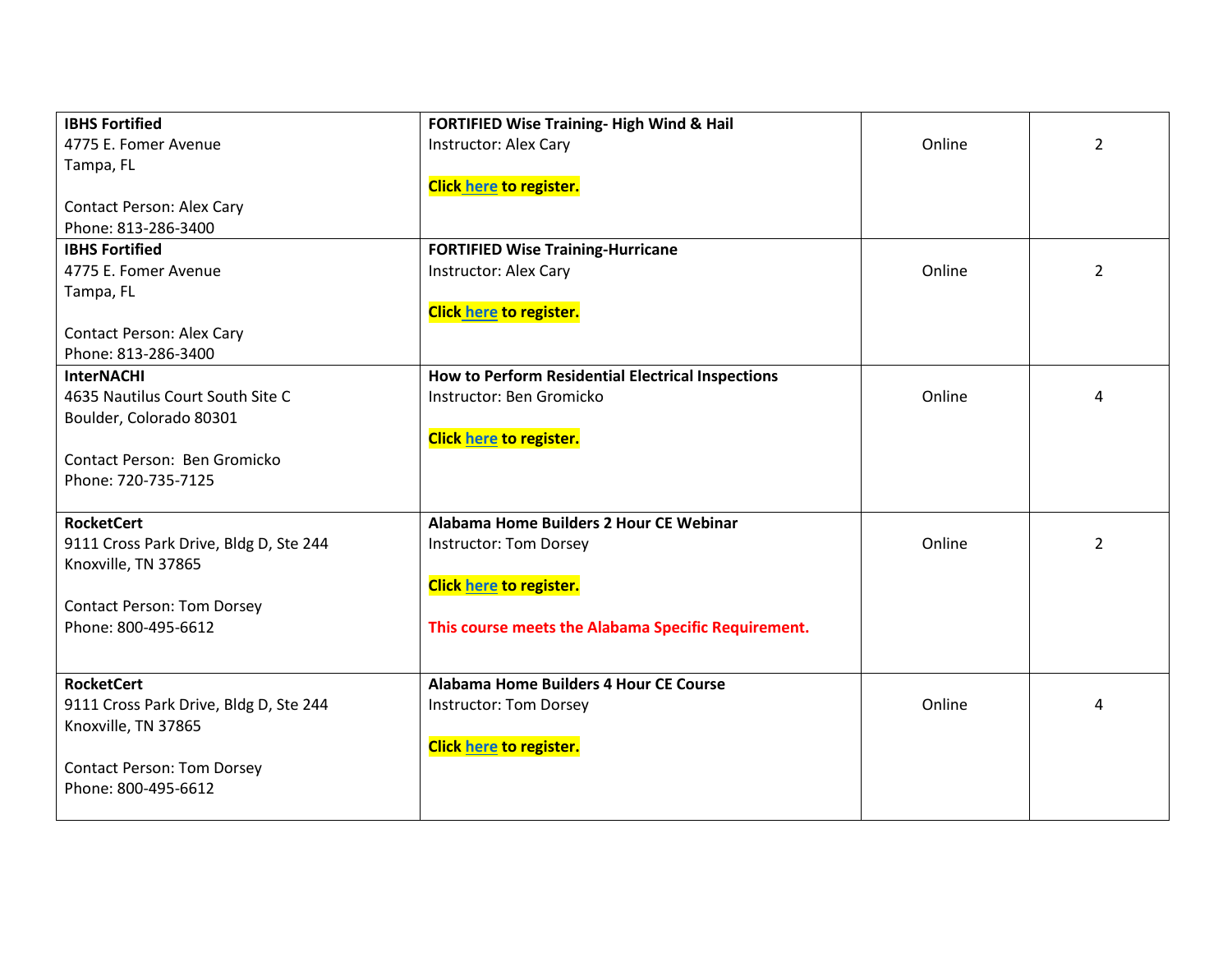| <b>Smart Home America</b>                | Intro to Fortified Construction of Alabama             |             |                |
|------------------------------------------|--------------------------------------------------------|-------------|----------------|
| 200 Government Street                    | Instructor: Julie Shylou-Woodard and Alex Cary         | Both        | $\overline{2}$ |
| Mobile, AL 36602                         |                                                        |             |                |
|                                          | Click here to register.                                |             |                |
| <b>Contact Person: Jasmine Valentine</b> |                                                        |             |                |
| Phone: 251-206-5634                      | This course meets the Alabama Specific Requirement.    |             |                |
| <b>Smart Home America</b>                | Intro to Fortified Roofing in Alabama                  |             |                |
| 200 Government Street                    | Instructor: Julie Shiyou-Woodard, Alex Cary, and Sonja | <b>Both</b> | 1              |
| Mobile, AL 36602                         | Sheffield                                              |             |                |
|                                          |                                                        |             |                |
| Contact Person: Jasmine Valentine        | <b>Click here to register.</b>                         |             |                |
| Phone: 251-206-5634                      |                                                        |             |                |
|                                          | This course meets the Alabama Specific Requirement.    |             |                |
| <b>Synergy Home Performance, LLC</b>     | <b>Airtight Construction Techniques</b>                |             |                |
| P.O. Box 2568                            | Instructor: Todd Witt                                  | <b>Both</b> | $\overline{2}$ |
| Decatur, Alabama 35602                   |                                                        |             |                |
|                                          | <b>Registration Information is coming soon.</b>        |             |                |
| <b>Contact Person: Todd Witt</b>         |                                                        |             |                |
| Phone: 256-616-2264                      |                                                        |             |                |
| <b>Synergy Home Performance, LLC</b>     | <b>Combustion Safety</b>                               |             |                |
| P.O. Box 2568                            | Instructor: Todd Witt                                  | <b>Both</b> | 1              |
| Decatur, Alabama 35602                   |                                                        |             |                |
|                                          | <b>Registration Information coming soon.</b>           |             |                |
| <b>Contact Person: Todd Witt</b>         |                                                        |             |                |
| Phone: 256-616-2264                      |                                                        |             |                |
|                                          |                                                        |             |                |
|                                          |                                                        |             |                |
| <b>Synergy Home Performance, LLC</b>     | Fresh Air Ventilation and Makeup Air                   |             |                |
| P.O. Box 2568                            | Instructor: Todd Witt                                  | <b>Both</b> | 2              |
| Decatur, Alabama 35602                   |                                                        |             |                |
|                                          | <b>Registration Information is coming soon.</b>        |             |                |
| <b>Contact Person: Todd Witt</b>         |                                                        |             |                |
| Phone: 256-616-2264                      |                                                        |             |                |
|                                          |                                                        |             |                |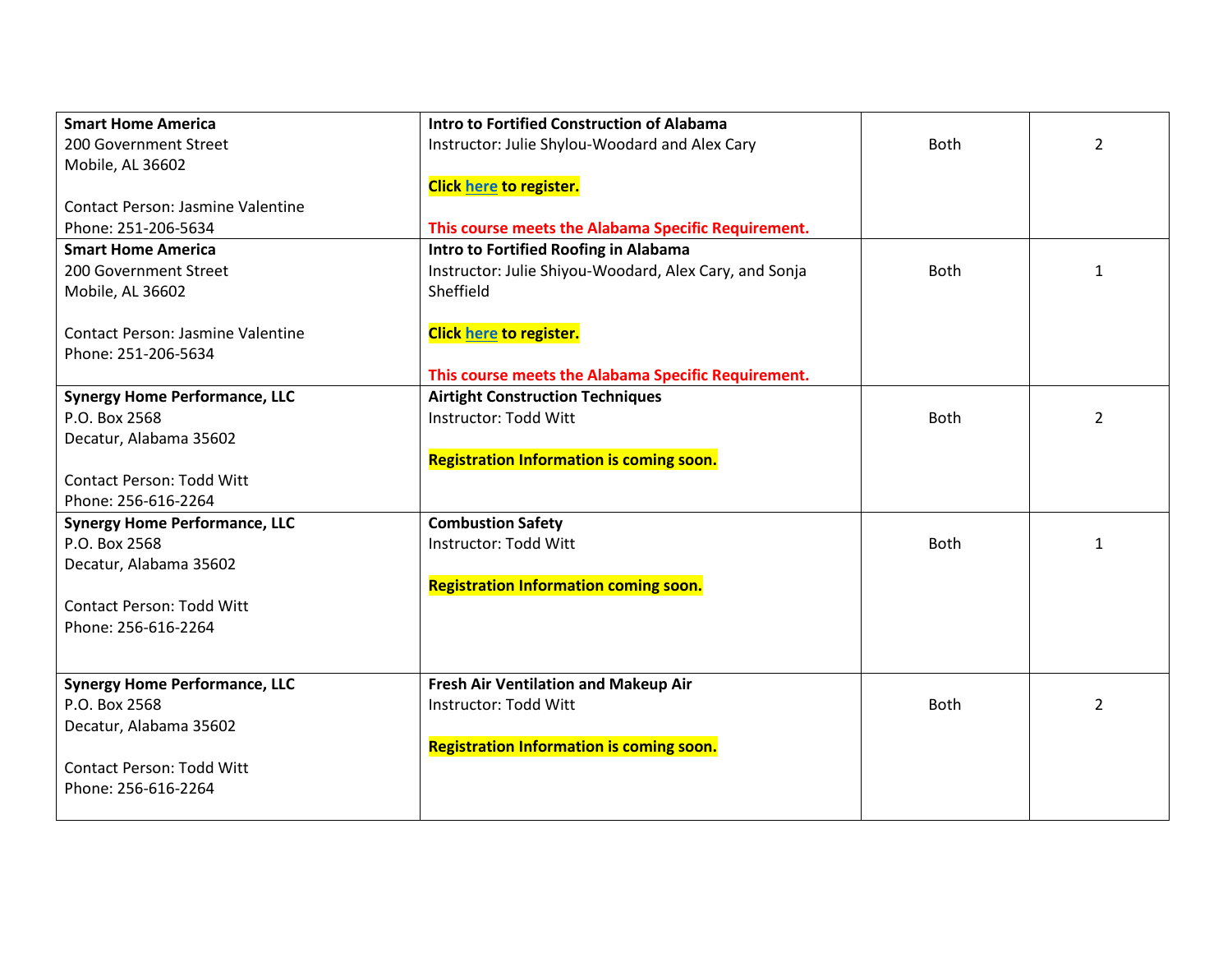| <b>Synergy Home Performance, LLC</b>         | The Importance of Properly Sized, Designed, Installed & |             |   |
|----------------------------------------------|---------------------------------------------------------|-------------|---|
| P.O. Box 2568                                | <b>Commissioned HVAC Systems</b>                        | Both        | 4 |
| Decatur, Alabama 35602                       | <b>Instructor: Todd Witt</b>                            |             |   |
|                                              |                                                         |             |   |
| <b>Contact Person: Todd Witt</b>             | <b>Click here to register.</b>                          |             |   |
| Phone: 256-616-2264                          |                                                         |             |   |
| <b>Synergy Home Performance, LLC</b>         | <b>Improved Thermal Systems</b>                         |             |   |
| P.O. Box 2568                                | Instructor: Todd Witt                                   | Both        | 2 |
| Decatur, Alabama 35602                       |                                                         |             |   |
|                                              | <b>Registration Information coming soon.</b>            |             |   |
| <b>Contact Person: Todd Witt</b>             |                                                         |             |   |
| Phone: 256-616-2264                          |                                                         |             |   |
|                                              |                                                         |             |   |
| <b>Synergy Home Performance, LLC</b>         | <b>Moisture Management</b>                              |             |   |
| P.O. Box 2568                                | <b>Instructor: Todd Witt</b>                            | <b>Both</b> | 2 |
| Decatur, Alabama 35602                       |                                                         |             |   |
|                                              | <b>Registration Information coming soon.</b>            |             |   |
| <b>Contact Person: Todd Witt</b>             |                                                         |             |   |
| Phone: 256-616-2264                          |                                                         |             |   |
| <b>Synergy Home Performance, LLC</b>         | <b>Pressure Balancing</b>                               |             |   |
| P.O. Box 2568                                | Instructor: Todd Witt                                   | <b>Both</b> | 1 |
| Decatur, Alabama 35602                       |                                                         |             |   |
|                                              | <b>Registration Information coming soon.</b>            |             |   |
| <b>Contact Person: Todd Witt</b>             |                                                         |             |   |
| Phone: 256-616-2264                          |                                                         |             |   |
| The Media Factory, Inc. (d/b/a Pace PDH.com) | <b>Ageless by Design</b>                                |             |   |
| 405 S. Dale Mabry Hwy., Suite #379           | Instructor: Charles Barr & Valerie Jurik Henry          | Online      | 2 |
| Tampa, Florida 33609                         |                                                         |             |   |
|                                              | <b>Click here to register.</b>                          |             |   |
| <b>Contact Person: David Arnold</b>          |                                                         |             |   |
| Phone: 800-576-4341                          |                                                         |             |   |